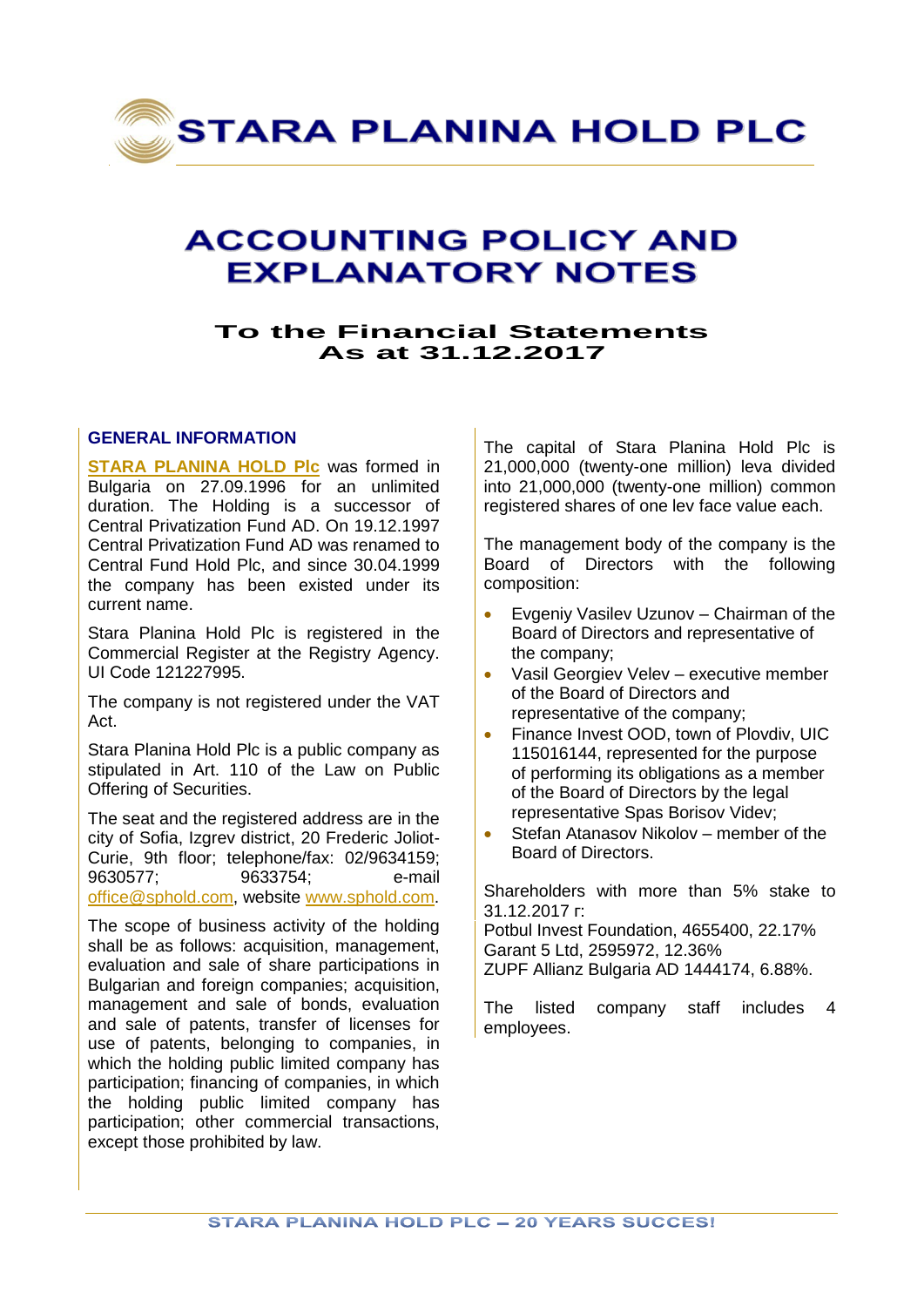# **Statement of Compliance**

Stara Planina Hold Plc presents its financial statement in compliance with the International Financial Reporting Standards (IFRS) and retains their use as an applicable basis of the preparation of the 2017 financial statement. The company complies with the principles and stipulations of the Accountancy Act.

# **Basis for preparation of the financial statements**

The financial statements of Stara Planina Hold Plc have been prepared in compliance with all International Financial Reporting Standards (IFRS) which consist of: Financial Reporting Standards and interpretations of the IFRS Interpretations Committee (IFRIC) approved by the International Accounting Standards Board (IASB) and the International Accounting Standards as well as the interpretations of the Standing Interpretations Committee (SIC) approved by the International Accounting Standards Committee (IASC) effective as of 1 January 2017 and adopted by the European Commission.

The financial statements have been prepared based on the assumption that the company is a going concern and that the company will continue to operate in the foreseeable future.

The financial statements of the company have been prepared on a historical cost basis, modified in certain cases by revaluating some assets at their fair value and this has been indicated in the respective accompanying notes.

The company maintains its accounting records in Bulgarian lev (BGN) adopted as its reporting and functional currency for financial statements presentation. The data in these financial statements and in the notes hereto are presented in thousands of (BGN) unless expressly stated otherwise.

Upon initial recognition, foreign currency transactions are recorded in the functional currency with the exchange rate at the date of transaction or operation, as published by Bulgarian National Bank (BNB), being applied to the foreign currency amount. As of 31

December, cash, receivables and payables, being monetary accounting items denominated in foreign currency, are measured in BGN by applying the closing exchange rate published by BNB.

In these financial statements the company presents comparative information for one prior year, as the items in the Statement of Financial Position and the Statement of Changes in Equity as well as the explanatory notes thereto contains comparative data at the beginning of the earliest comparative period.

# **ACCOUNTING POLICY**

# **Financial instruments**

### *Non-derivative financial instruments*

The participation of Stara Planina Hold Plc in subsidiaries and associated companies is reported in accordance with the provisions and requirements of IFRS 10: Consolidated financial statements and IAS 28: Investments in Associates.

Subsidiaries are those enterprises which are controlled by the company. Control over the subsidiaries is expressed by the company's ability to manage and define the financial and business policies of the subsidiaries so as to benefit from their operations. In the separate financial statements of the company, investments in subsidiaries are accounted for at their cost.

The company recognizes subsidiary dividends in the profit or loss account of its separate financial statements when entitlement to dividends is established.

Associates are those enterprises over which the company is capable of exerting significant influence but are not subsidiaries, nor jointly controlled entities. Investments in associates are accounted for at their cost. The company recognizes dividends from associates in the profit or loss account of its separate financial statements when entitlement to dividends is established.

Long-term participation in other companies' capital is reported in accordance with IAS 39 in the investments in other enterprises account. Financial instruments: recognition and measurement. Participation is initially reported at acquisition cost and classified as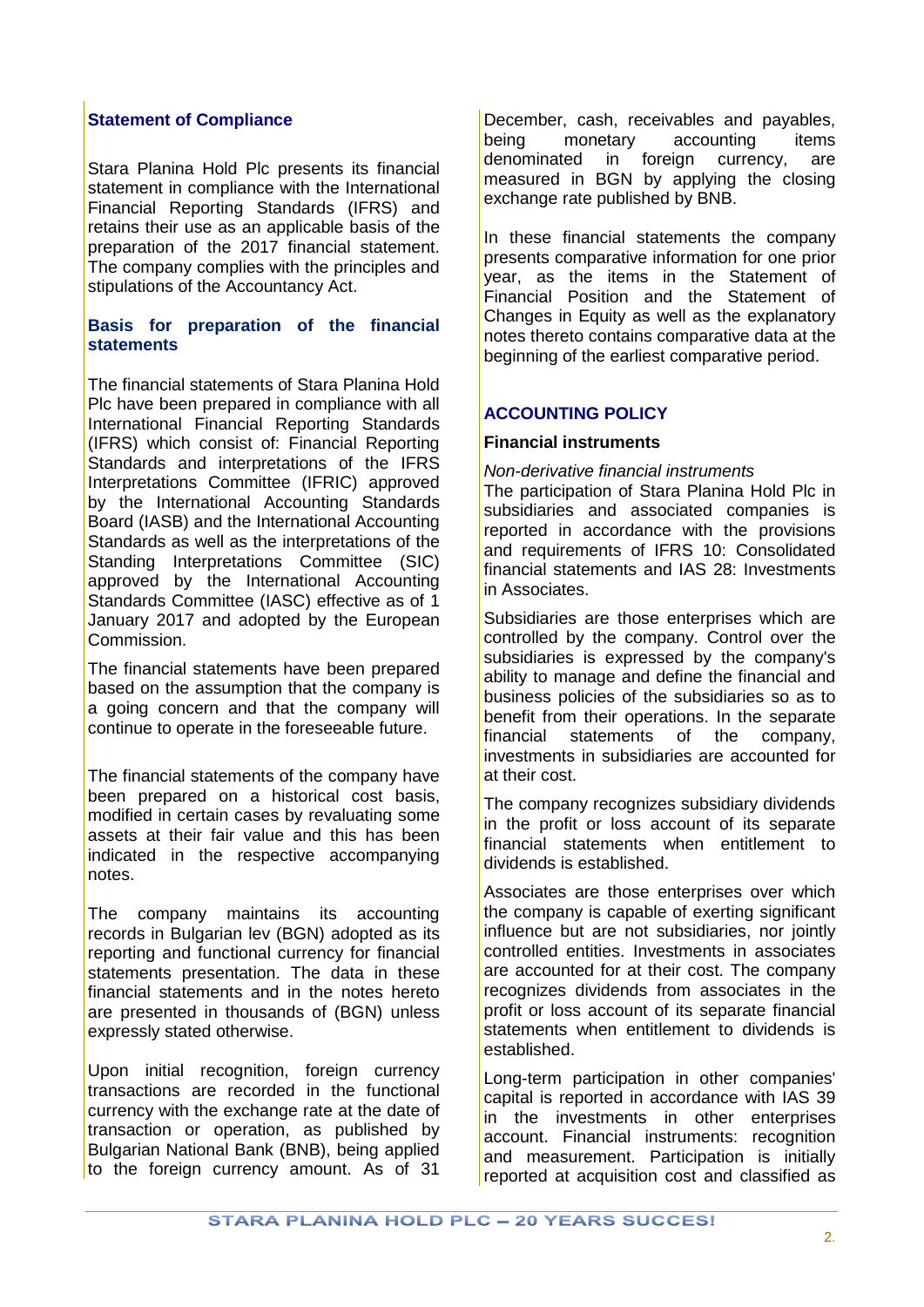available-for-sale financial assets. Revaluation is not performed due to lack of reliable information on the price.

There are no conditions or events that require the recognition of impairment of investments in subsidiaries, associates and minority interests.

# *Derivative financial instruments*

The company has not used derivative financial instruments for hedging against currency, interest rate and cash flow risks.

# **Tangible fixed assets**

The company has adopted a threshold of significance in the amount of 700 BGN under which tangible assets, regardless if fixed or not, are accounted for as current expenditures upon acquisition.

Tangible fixed assets are initially accounted for at acquisition cost, which includes the purchase price (including duties and nonrecoverable taxes) and all direct costs. Direct costs are the costs necessary to render the asset operational as per its intended use.

Following the initial recognition, each individual tangible fixed asset is accounted for at acquisition cost less accrued depreciation and accumulated impairment loss.

Taking into consideration the subsequent expenses related to individual tangible fixed assets, the book value of the asset is corrected when it is probable that the economic benefits for the company shall exceed the initially measured standard efficiency of the existing asset. All other subsequent expenses are recognized as costs during the period when incurred.

Tangible fixed assets are written off upon their sale or when no economic benefits are expected from their use, or upon their writeoff.

When a tangible fixed asset is transformed into goods, no profit or loss is reported. The acquisition cost shall be the book value of the tangible fixed asset which is written off.

If a tangible fixed asset is acquired as a result of a complete or partial swap for another dissimilar in nature asset or assets, the acquisition cost will be measured at the fair value, which is equivalent to the fair value of

the swapped asset, adjusted with all transferred cash. The difference between the acquisition cost of the obtained asset and the carrying amount of the swapped asset, along with all transferred cash are reported as profit or loss.

The depreciated cost of tangible fixed assets is equal to their book value. Tangible fixed assets are depreciated on a straight-line basis according to their expected useful life (service life). Service life is determined according to the period for which it is assumed that the depreciable assets will be used by the company, taking into account their probable physical wear and obsolescence. The terms are defined as follows:

- Buildings 25 years
- Plant and equipment  $-3.33$  years
- $\bullet$  Motor vehicles  $-4$  years
- Computers  $-2$  years
- Other fixed assets 6.66 years

#### **Impairment of assets**

Depreciable assets are regularly tested for impairment when events or changes in circumstances indicate that the carrying amount of the asset may not be recoverable.

The depreciation loss from an asset is recognized immediately as a current operating expense. If after the depreciation of an asset, its recoverable value exceeds the book value, the depreciation loss recovery is reported as current operating income up to the amount of the previous depreciation, which was reported as a current operating expense.

Assets for which impairment loss has been recognized are subsequently tested for possible recovery of the impairment at each date of preparation of financial statements.

# **Intangible fixed assets**

The company does not own such assets.

#### **Inventory**

The company does not have any inventory.

# **Receivables**

Receivables are disclosed and reported at nominal value less write-offs for bad debts.

The approximate measurement of doubtful and bad receivables is performed when the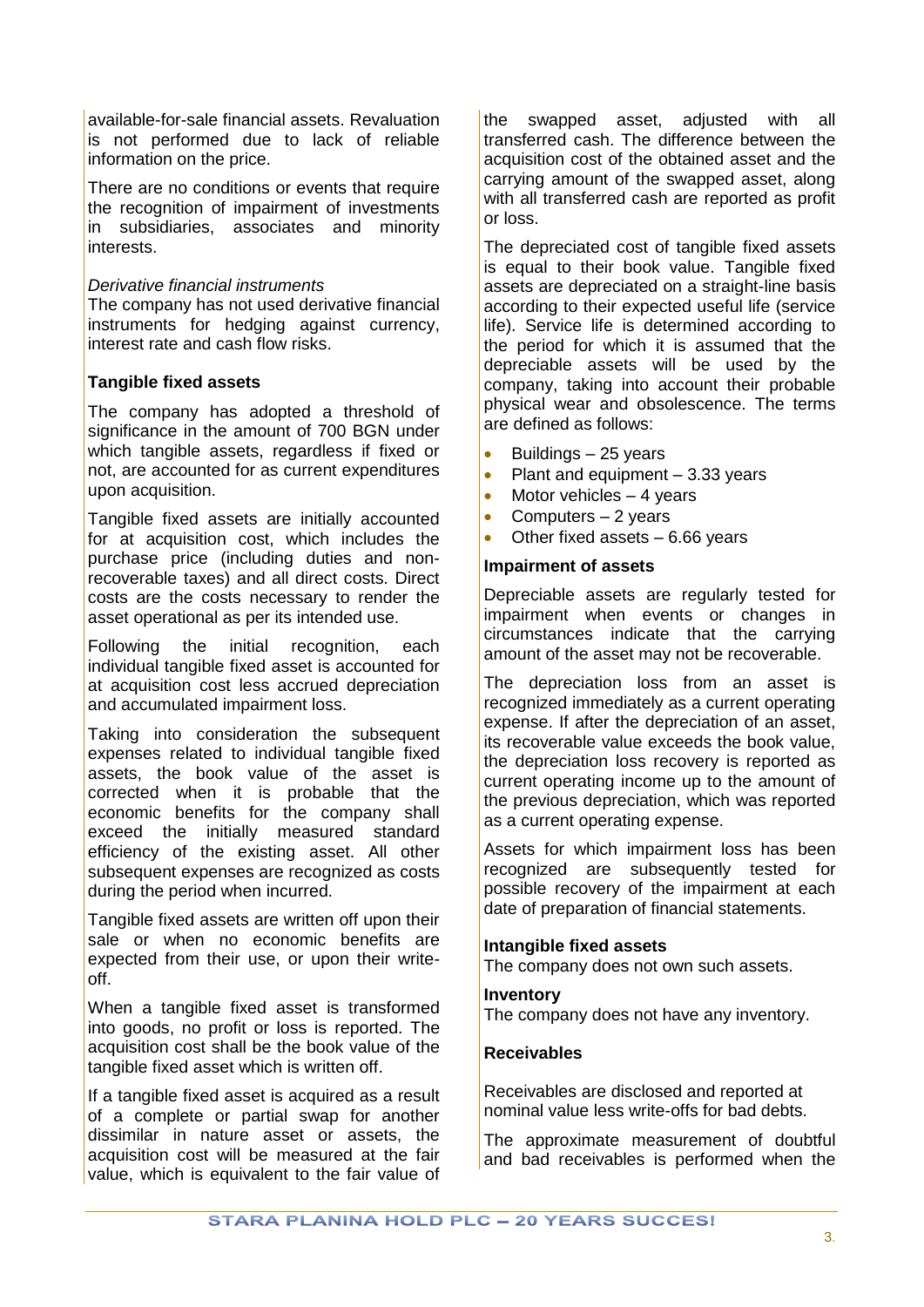recovery of the entire amount or a part thereof is highly uncertain.

Bad receivables are written off completely upon establishing the existence of legal grounds to do so.

The performed analysis of company receivables found that all due amounts are recoverable and there are no circumstances or events necessitating the impairment of receivables.

# **Cash**

Cash is short-term financial assets in the form of cash in hand and/or cash equivalents. Cash means available cash in hand or in demand deposits. Cash equivalents are short-term highly liquid investments which are easily transferable into the respective cash amounts and which bear insignificant risk from fluctuations in their value.

Cash and cash equivalents include cash on hand and at the bank.

In order to prepare the statement of cash flows, proceeds from customers and payments to providers are reported as gross amounts, VAT (20%) included.

# **Liabilities**

Liabilities for dividends are recognized following a decision to this end by the General meeting of shareholders.

# **Retirement benefits and other liabilities**

The employer provides the obligatory social security, retirement, healthcare and unemployment benefits to its staff.

Social security and retirement plans offered by the company in its capacity as employer are based on Bulgarian legislation and constitute predetermined fixed instalments.

Short term employee benefits (due within 12 months following the end of the period when earned) are recognized as expenses in the income statement during the period wherein the work was performed and as a current liability (less all amounts paid out and any due deductions) without discounting. The expected expenditures on the accumulated unused compensated absences due for payment are measured as at the date of the company's financial statements. The valuation includes the undiscounted expenditures for the compensation itself and the respective obligatory public social security insurance payable by the employer.

# **Provisions**

Provisions are recognized when the company has current legal or constructive obligation resulting from a past event the settlement of which requires the allocation of economicallybeneficial resources when it is possible to measure reliably the sum necessary to settle the obligation. If discounted, the reported provision will be increased for each period in order to reflect the expired time. Such an increase will be recognized as a financial expenditure.

The contingent liability is disclosed in the statements unless the probable necessity for outgoing cash flow resources, including economic benefits to cover the liability, is deferred.

# **Temporary tax differences**

Temporary tax differences are accrued using the balance sheet method for all temporary differences between the assets and liabilities' tax base and their book value, measured for accounting purposes. When calculating temporary tax differences, the applicable tax rates for the periods of reverse occurrence are used.

The main temporary differences arise as a result of receivables impairment and accrued provisions costs. Recoverable temporary tax differences arising from the transfer of idle tax losses from prior reporting periods are only recognized when it is possible to have sufficient future taxable profit, within the legal term, against which to offset these losses.

# **Recognizing income and expenses**

Income is determined at fair value of received and payable consideration as cash or cash equivalents.

Income is recognized when: (a) it is probable that the entity will have future economic benefit associated with the transaction; (b) the amount of revenue can be measured reliably; (c) the costs incurred or to be incurred with respect to the transaction can be measured reliably; and (d) revenue from each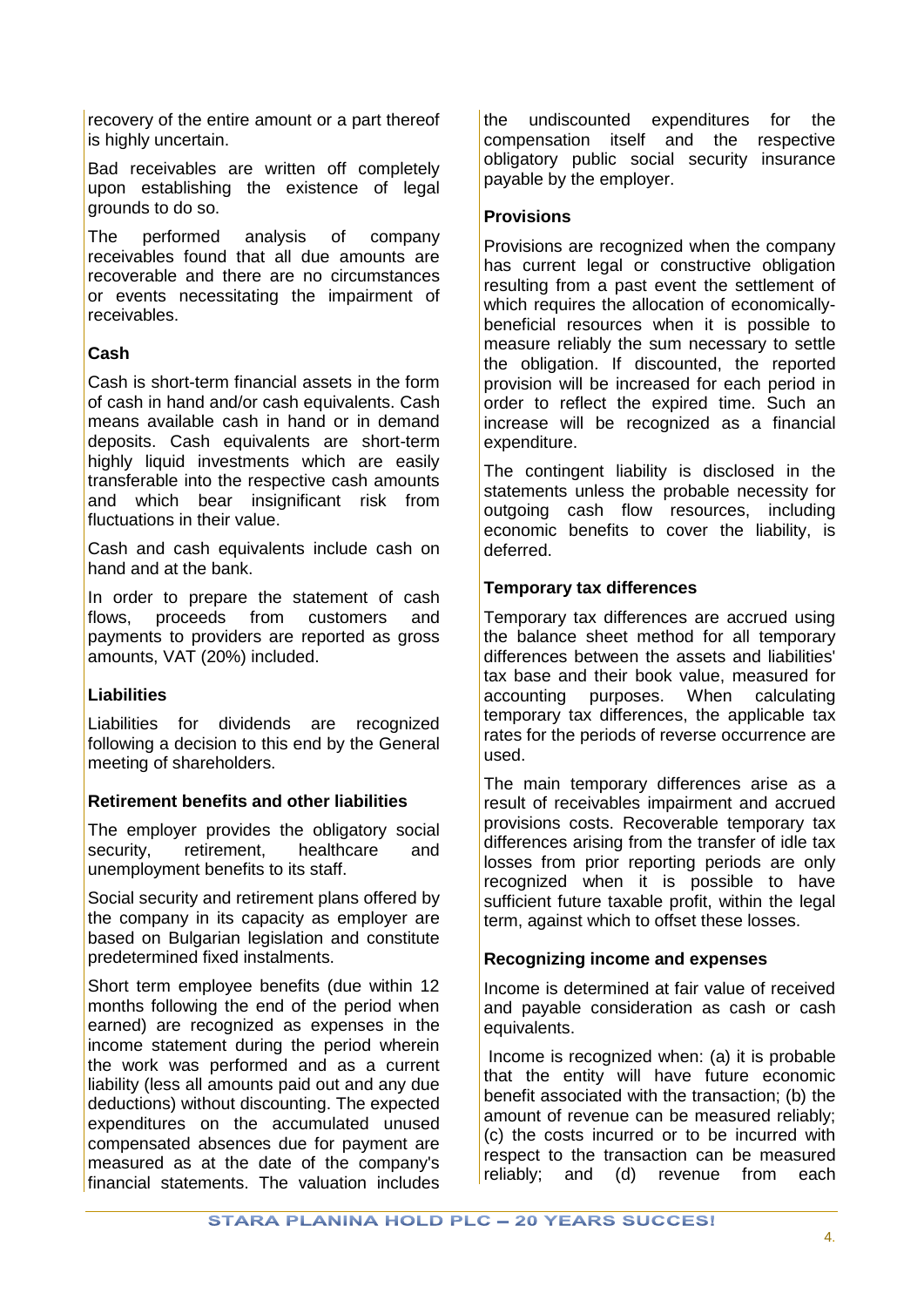transaction is recognized together with its related costs. Income is not recognized when costs cannot be measured reliably.

Income arising from the rendering of services is recognized by reference to the stage of completion of the transaction at the balance sheet date provided the results of the transaction can be measured reliably. The results of a transaction can be measured reliably when all of the following conditions have been met: (a) the income amount can be measured reliably; (b) it is probable that the economic benefits from the transaction will flow to the entity; (c) the stage of completion at the balance sheet date can be measured reliably; and (d) the costs incurred, or to be incurred, with respect to the transaction can be measured reliably. The stage of completion of the transaction is determined by assessing the performed work.

Interest income is recognized currently on a time basis taking into account the effective income derived from the asset.

Operating expenses are accrued at the time they arise regardless of the cash inflow and payments. Expenditures are reported and recognized in accordance with the requirement for the existence of a cause-andeffect relationship between income and expenditures.

# **Related parties**

For the purpose of preparing these financial statements, the members of the Board of Directors have presented in the annual report the related and controlled by them legal entities. Related to them persons, under the international accounting standards, are also close members of their families. Related entities to the company are subsidiaries and associates companies.

Changes in the related to Stara Planina Hold Plc entities are tracked through the entire reporting period and the previous reporting period, as far as it concerns reporting of transactions and events in the financial statements.

The Board of directors of Stara Planina Hold Plc adopted procedures for the avoidance and disclosure of conflicts of interest. These oblige Board members to avoid and not to allow actual or potential conflict of interest to occur, and if necessary to disclose conflicts of interest providing shareholders with access to information on their transactions with the company or related parties.

During the reporting year the members of the Board of directors and the parties related thereto did not enter into contracts with the company under terms outside regular business operations or agreements deviating significantly from market conditions.

There are no transactions outside the regular business operations of the issuer or such deviating significantly from market conditions.

Transactions between Stara Planina Hold Plc and related parties during the reporting period include mostly the loans provided to subsidiaries and associates.

Loan contract dated 26.05.2017 with Bulgarian Rose Plc, associated company of Stara Planina Hold Plc, amounting to BGN 1,000,000 with maturity till 26.05.2018 at 4.5% annual interest. Fully repaid at the end of the reporting period.

Loan contract dated 16.05.2016 with Boryana Jsc, associated company of Stara Planina Hold Plc, amounting to BGN 500,000 with maturity till 16.05.2018 at 4.5% annual interest. Balance at end of the period BGN 470,000.

Additional cash contribution, according to Art. 134 of the Commercial Act, amounting to BGN 200 thousand in the capital of Ustrem Ltd, associated company of Stara Planina Hold Plc.

# **Events after the balance sheet date**

Events both favorable or unfavorable, that occur between the end of the reporting period and the date that the financial statements are authorized for issue, may be: (a) adjusting events – events that provide further evidence of conditions that existed at the end of the reporting period, and (b) non-adjusting events – events that are indicative of a condition that arose after the end of the reporting period.

The Company adjusts recognized amounts or recognizes amounts which have not been recognized, in case of reported adjusting events.

The Company does not adjust recognized amounts or does not recognize amounts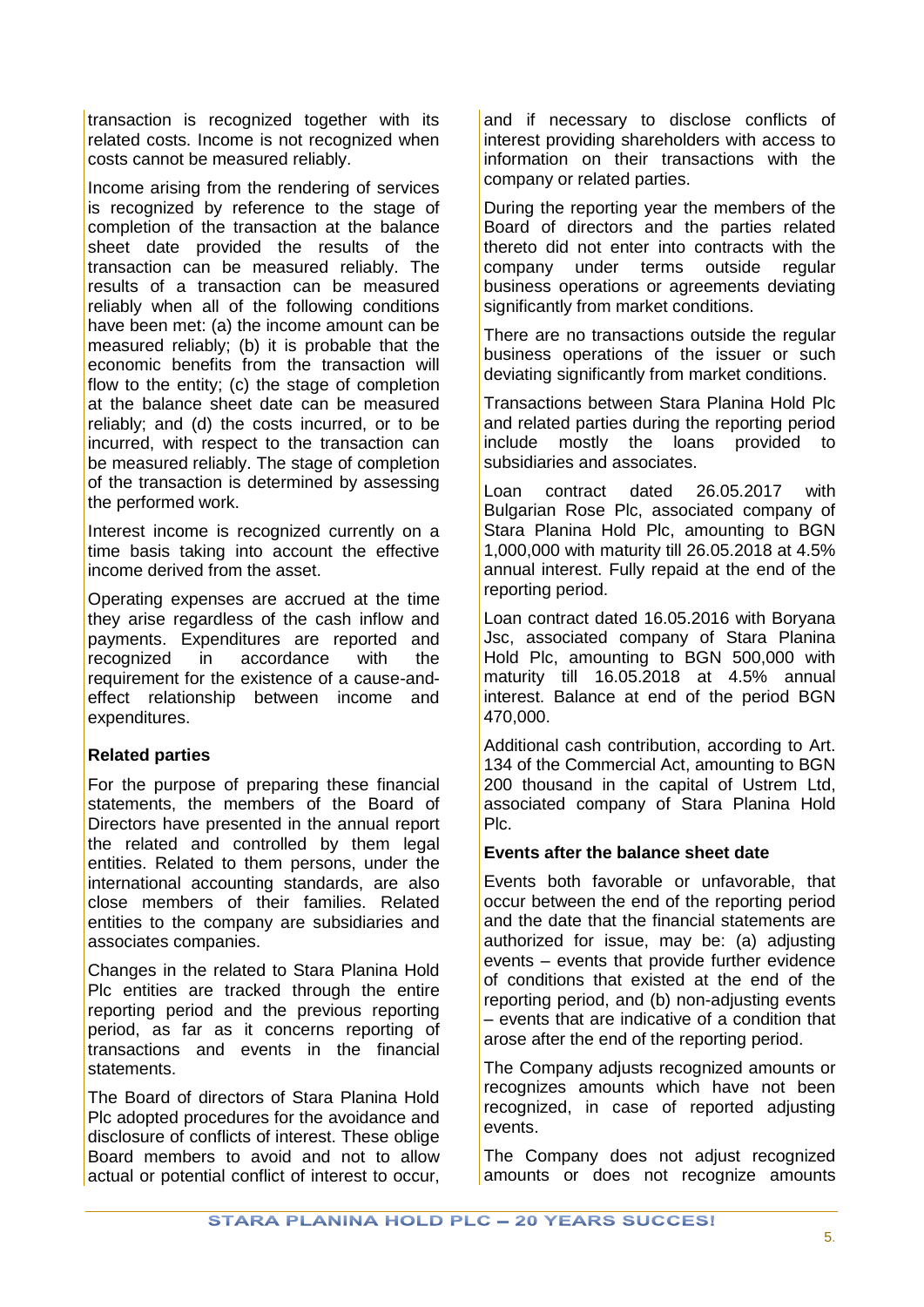which have not been recognized in case of reported non-adjusting events. These are only disclosed in the Notes to the annual financial statements.

#### **Financial risk management**

The Management monitors overall risk and finds ways to neutralize potential negative effects on company accounting indicators.

Currency risk. Stara Planina Hold Plc does not hold any foreign currency instruments and therefore the company is not exposed to significant currency risks.

Interest risk. The company is not exposed to significant market interest risks since it does not hold significant interest-bearing assets or liabilities based on floating interest rates.

Other price risk. The company is not exposed to high prices risk related to investments reported at fair value as it does not possess such. It is not exposed to other price risks related to financial assets associated with inventory prices.

Credit risk. The company is not exposed to significant credit risk. Risk management is assigned by company executives.

Liquidity risk. The company is not exposed to liquidity risks. Liquidity risk management is monitored by company executives.

**Approximate accounting estimates,**  fundamental errors and amendments to the accounting policy. The estimates are subject to review in case of changes in the circumstance these are based on or as a result of additional experience and subsequent developments. The effects of changes in accounting estimates are taken into account when determining the profit or loss, as follows:

a) For the period of the change - if changes affect only the period in question;

b) For the period of the change and future periods - if changes also affect the periods in question.

The effect of the changes in the accounting estimate is included in the same entry of the comprehensive income statement as previously used for the estimated value. The error related to prior periods is reported during the current period by increasing or decreasing the retained profit balance from previous years. The comparative information from the prior reporting period is recalculated. When the reduction of retained profits is greater than its balance, the difference is accounted for as retained loss from previous years. Changes in the accounting policy are to be made only when required by law, accounting standards, or if the change will lead to a more adequate representation of the events or transactions reported in the financial statements.

Changes in the accounting policy are to be applied retrospectively. Every adjustment resulting from the change needs to be reported as an adjustment to the retained profits balance for previous years. The comparative information has to be recalculated. The difference resulting from the recalculation of tax expenses in the income and expenditure statement for the prior period is reported as an adjustment of the retained profit (retained loss). Changes in the accounting policy will be adopted without retrospective action when the adjustment of the retained profit balance for prior years cannot be measured reliably. Changes in the accounting policy arising from the adoption of new accounting standards or modifications and amendments to existing ones will be reported in accordance with the requirements indicated in the new or amended accounting standard, if specified. When the respective accounting standard does not stipulate specific requirements for reporting changes in the accounting policy, these are to be reported in accordance with IAS 8.

During the reporting year the accounting policy of the company did not change for prior reporting periods. No errors were found for the current and prior reporting periods. As a result there are no changes resulting from errors or changes due to modifications of the accounting policy, or changes in accounting estimates.

# $\Box \Box \Box \Box \Box$

The financial statements are prepared for the year ended on 31.12.2017 and approved by the Board of Directors of Stara Planina Hold Plc on 15.03.2018.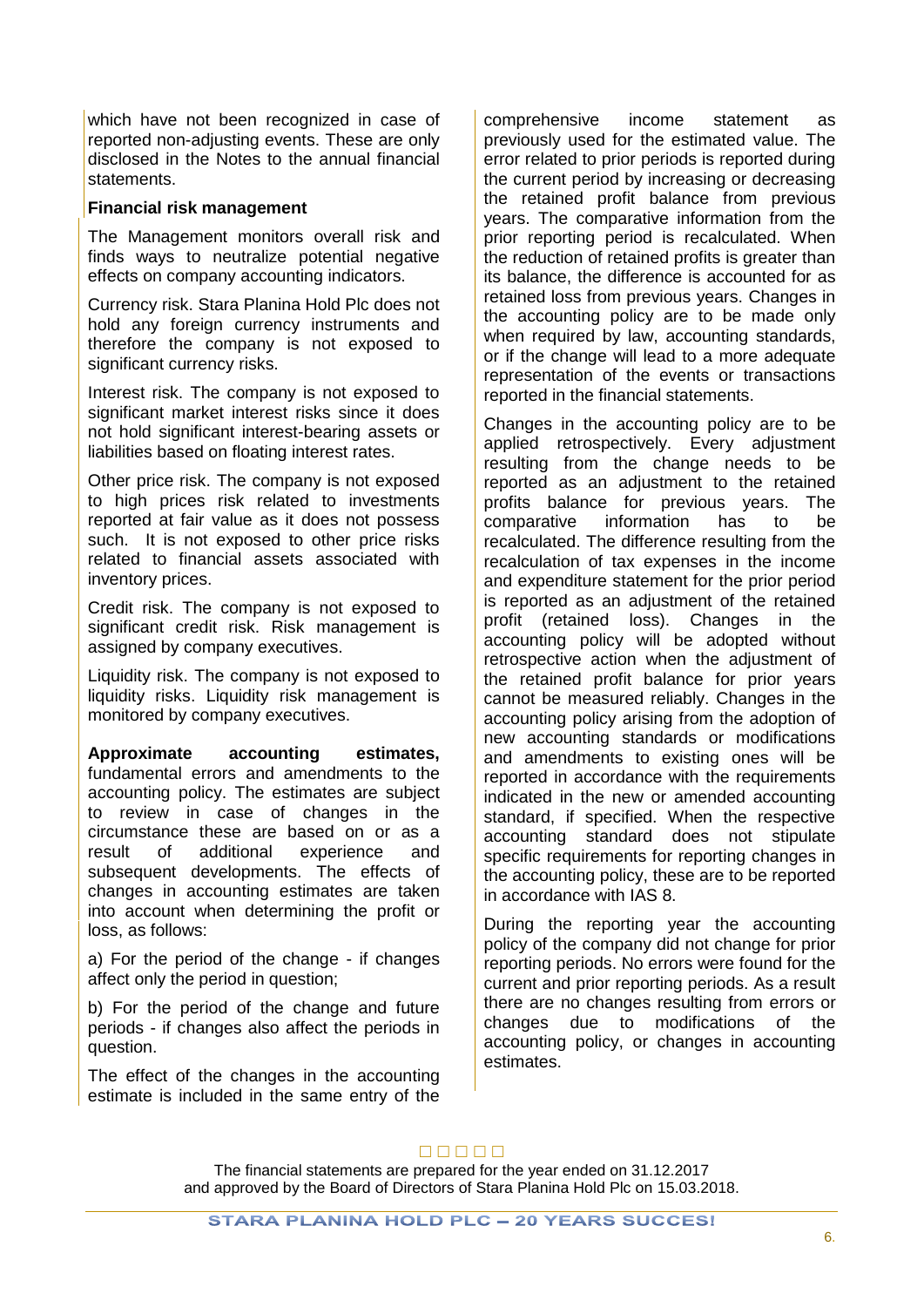# **NOTES ON THE STATEMENT OF FINANCIAL POSITION**

(In all applications amounts are shown in thousands BGN unless otherwise stated)

# **Note 1**

Property, plant and equipment

| Reporting period to<br>31.12.2017 | Machinery and<br>equipment | Fixtures | Others | Total |
|-----------------------------------|----------------------------|----------|--------|-------|
| Acquired                          |                            |          |        | 26    |
| Depreciation                      |                            | 14       |        |       |
| Closing balance                   |                            |          |        |       |

#### **Note 2**

Investments in subsidiaries, associates and other investments

| Name and domicile of the companies                                 | Amount  | Fair value | Percenta<br>ge of the<br>capital | Investment<br>in securities<br>listed on a<br>stock<br>exchange | Investment in<br>securities not<br>accepted for<br>trading on a<br>stock exchange |
|--------------------------------------------------------------------|---------|------------|----------------------------------|-----------------------------------------------------------------|-----------------------------------------------------------------------------------|
| 1. Subsidiaries                                                    |         |            |                                  |                                                                 |                                                                                   |
| Hydraulic elements and systems Plc,<br>Yambol                      | 2 3 3 1 | 60 957     | 64,53                            | 2 3 3 1                                                         | 0                                                                                 |
| Elhim - Iskra Plc, Pazardzhik                                      | 8 3 2 3 | 16765      | 51,40                            | 8 3 2 3                                                         | 0                                                                                 |
| Fazan Jsc, Ruse                                                    | 2413    | 1613       | 92,65                            | 0                                                               | 2413                                                                              |
| Slavyana Jsc, Slavyanovo                                           | 3512    | 3512       | 98,74                            | $\mathbf 0$                                                     | 3512                                                                              |
| Vinprom Jsc, Veliko Tarnovo                                        | 1954    | 1954       | 95,69                            | 0                                                               | 1954                                                                              |
| Dionisii Jsc, Nikopol                                              | 99      | 99         | 68,99                            | $\Omega$                                                        | 99                                                                                |
| SPH Trans Ltd, Sofia                                               | 33      | 33         | 65,00                            | 0                                                               | 33                                                                                |
| <b>Total 1</b>                                                     | 18 6 65 | 84 933     |                                  | 10 654                                                          | 8 0 1 1                                                                           |
| II. Associates                                                     |         |            |                                  |                                                                 |                                                                                   |
| M+C Hydraulic Plc, Kazanluk                                        | 5409    | 97 526     | 30,91                            | 5409                                                            | 0                                                                                 |
| <b>Bulgarian Rose Plc</b>                                          | 1 903   | 5 3 5 1    | 49,99                            | 1 903                                                           | 0                                                                                 |
| Boryana Jsc, Cherven Briag                                         | 429     | 429        | 50,00                            |                                                                 | 429                                                                               |
| Ustrem Ltd, Svishtov                                               | 319     | 319        | 45,00                            | 0                                                               | 319                                                                               |
| <b>Total 2</b>                                                     | 8 0 6 0 | 103 625    |                                  | 7312                                                            | 748                                                                               |
| III. Other companies                                               |         |            |                                  |                                                                 |                                                                                   |
| Asset Insurance Jsc, Sofia                                         | 2709    | 2709       | 20,00                            | $\Omega$                                                        | 2709                                                                              |
| Leasing Company Jsc, Sofia                                         | 13      | 13         | 5,00                             | $\Omega$                                                        | 13                                                                                |
| Ptici & Ptichi produkti Jsc, Pleven                                | 287     | 287        | 24,20                            | 0                                                               | 287                                                                               |
| Medical Center "Center for Prevention of<br>the health" Ltd, Sofia | 3       | 3          | 25,00                            | $\Omega$                                                        | 3                                                                                 |
| Forsan Bulgaria Ltd, Sofia                                         | 0       | 0          | 50,00                            | $\Omega$                                                        | 0                                                                                 |
| Total 3                                                            | 3012    | 3012       |                                  | 0                                                               | 3012                                                                              |
| TOTAL (1+2+3)                                                      | 29 737  | 191 570    |                                  | 17966                                                           | 11771                                                                             |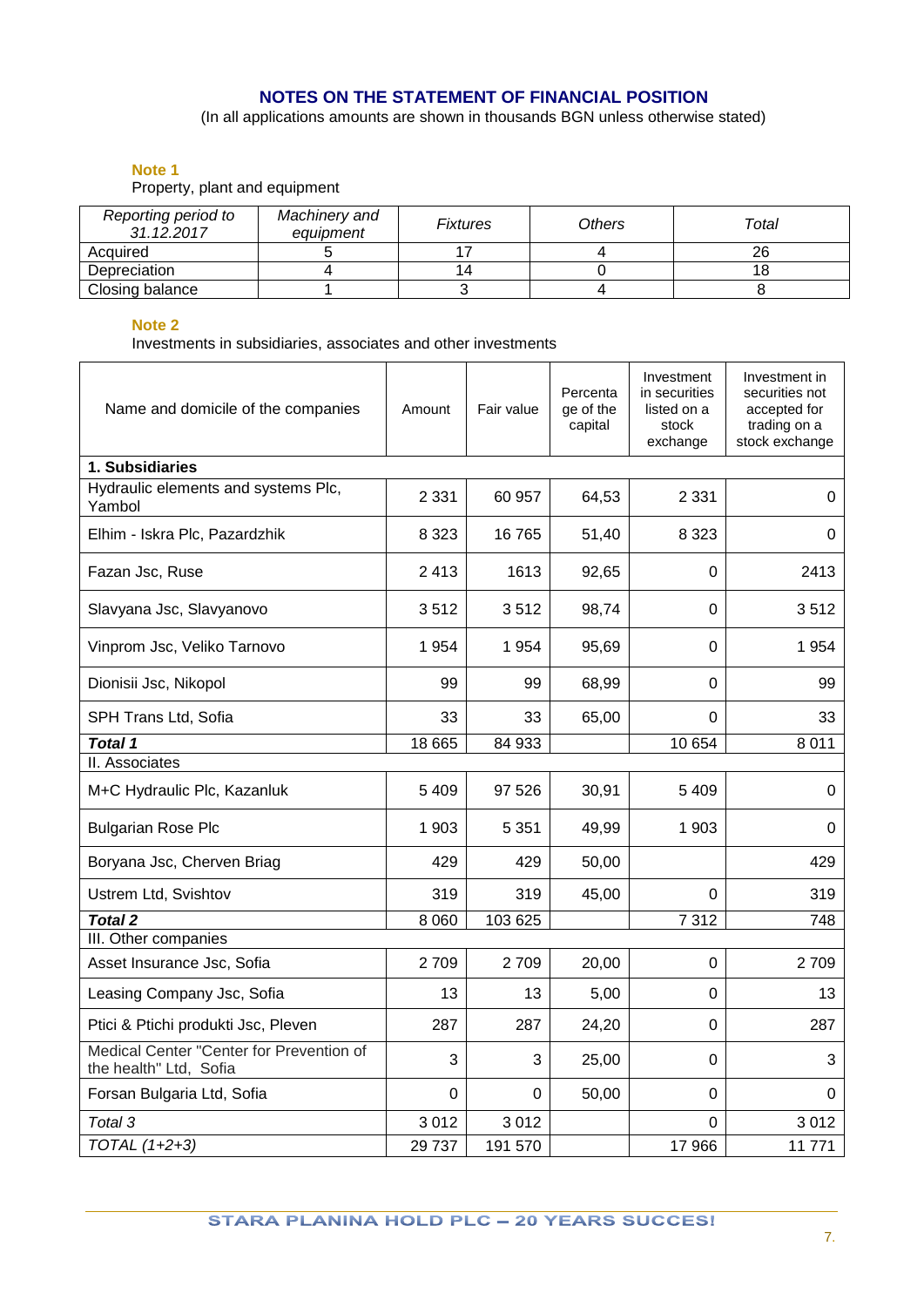Data for the current period related to subsidiaries and associates such as name, seat, investment volume, fair value of traded stocks, as per the bulletin of the Bulgarian Stock Exchange - Sofia as at 31.12.2017 and the share interest are presented in the following table. The historical cost of investments which are not traded on the Bulgarian Stock Exchange is accepted as their fair value.

| Note <sub>3</sub>                                  |                      |                      |
|----------------------------------------------------|----------------------|----------------------|
| Long-term receivables from related parties         | 31.12.2017           | 31.12.2016           |
| Additional cash contribution under Art. 134 of the | 200                  |                      |
| <b>Commercial Act</b>                              |                      |                      |
| Note 4                                             |                      |                      |
| Short-term receivables from related parties        | 31.12.2017           | 31.12.2016           |
| Loans                                              | 470                  | 1130                 |
| Interest on loans                                  | 67                   | 121                  |
| Receivables from dividends                         | 2113                 | 348                  |
| Other receivables                                  | 6                    |                      |
| Closing balance                                    | 2656                 | 1599                 |
| Note 5                                             |                      |                      |
| <b>Trade and other receivables</b>                 | 31.12.2017           | 31.12.2016           |
| Loans                                              | 7975                 | 3025                 |
| Interest on loans                                  | 165                  | 199                  |
| Prepayments                                        | 9                    | 8                    |
| Prepaid expenses                                   | 5                    | 4                    |
| Closing balance                                    | 8154                 | 3236                 |
| Note <sub>6</sub>                                  |                      |                      |
| <b>Cash and cash equivalents</b>                   | 31.12.2017           | 31.12.2016           |
| Cash                                               |                      | 6                    |
| Cash in current accounts                           | 1000                 | 2283                 |
| Cash deposits                                      | 8                    | 6407                 |
| Closing balance                                    | 1015                 | 8696                 |
| Note <sub>7</sub>                                  |                      |                      |
| <b>Equity</b>                                      | 31.12.2017           | 31.12.2016           |
| Share capital                                      | 21000                | 21000                |
| Bought own shares                                  | $-121$               | $-121$               |
| Reserves                                           | 9448                 | 9448                 |
| Discounts of bought own shares                     | $-118$               | $-118$               |
| Retained earnings                                  | 2492                 | 2289                 |
| Net result for the period                          | 5531                 | 5146                 |
| Closing balance                                    | 38232                | 37644                |
| Note <sub>8</sub>                                  |                      |                      |
| <b>Non-current liabilities</b>                     | 31.12.2017           | 31.12.2016           |
| <b>Obligations bonuses</b>                         | 160                  | 129                  |
| Note 9                                             |                      |                      |
| <b>Dividends payables</b>                          | 31.12.2017           | 31.12.2016           |
| Dividends payables                                 | 3215                 | 2221                 |
| Note 10                                            |                      |                      |
| <b>Trade and other liabilities</b>                 | 31.12.2017           | 31.12.2016           |
| <b>Obligations bonuses</b>                         | 145                  | 79                   |
| Contributions                                      | 5                    | $\sqrt{5}$           |
| Income tax on individuals<br>Tax expenses          | 11<br>$\overline{2}$ | 14<br>$\overline{2}$ |
|                                                    |                      |                      |

Closing balance 163 100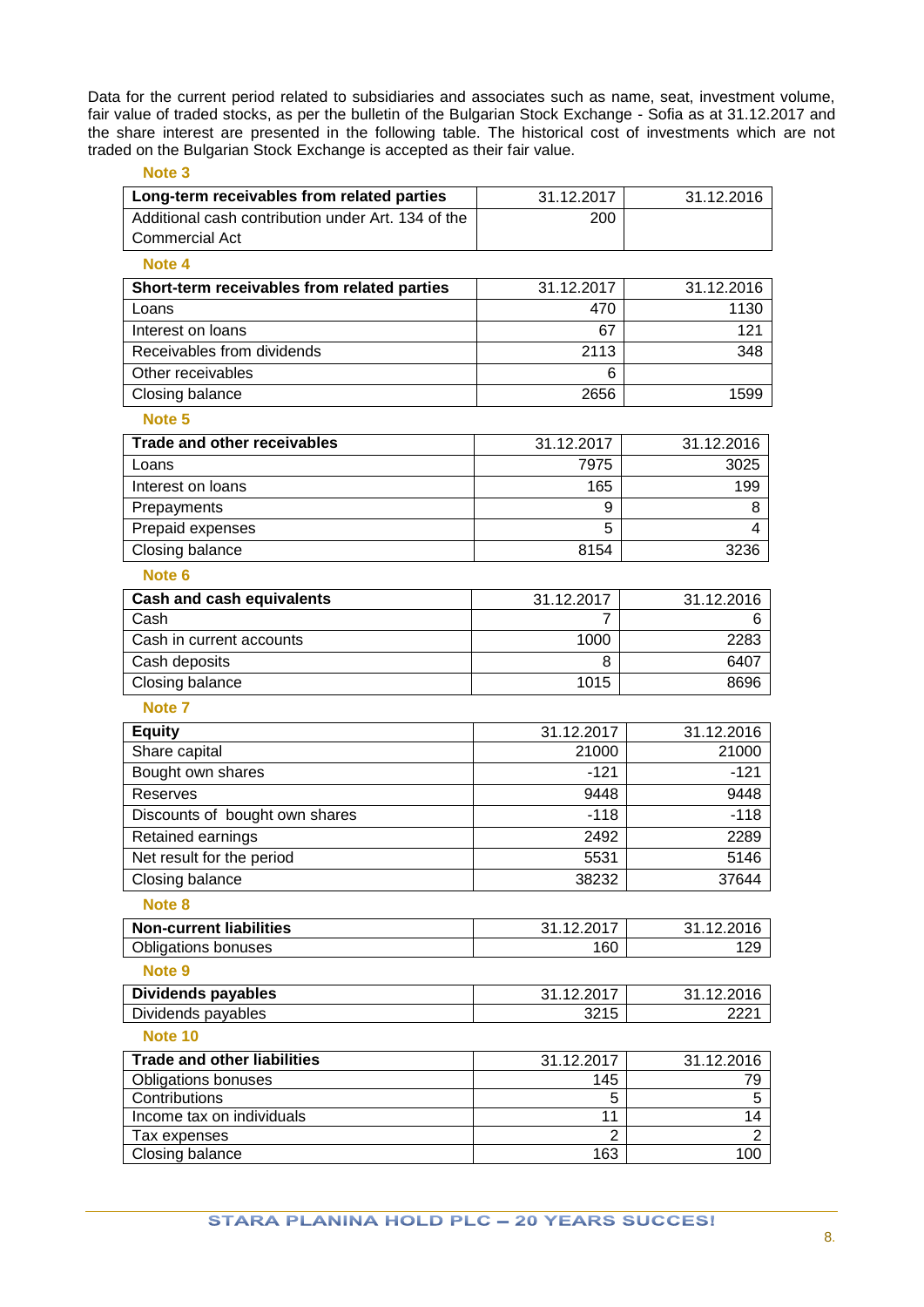#### **Note 11**

Between Stara Planina Hold Plc and Asset Insurance Jsc has been contracted to take subject to a contingent liability. Under this contract Stara Planina Hold Plc undertakes to provide Asset Insurance Jsc upon request and upon the occurrence of an activating event amount to BGN 294 thousand.

# **NOTES ON THE STATEMENT OF COMPREHENSIVE INCOME**

(In all applications amounts are shown in thousands BGN unless otherwise stated)

#### **Note 12**

| Dividend income | .400017<br>ົາ                      | 31.12.2016 |
|-----------------|------------------------------------|------------|
| Dividend income | <b>0007</b><br><b>D</b> <i>L</i> . | 5609       |

#### **Note 13**

| Other financial income/expenses    | 31.12.2017 | 31.12.2016 |
|------------------------------------|------------|------------|
| Interest income from loans         | 202        | 123        |
| Interest income on deposits        | 38         |            |
| Revenue from investment operations | 22         | 428        |
| Other                              | -2         |            |
| Closing balance                    | 260        | 622        |
|                                    |            |            |

#### **Note 14**

| Other income                                                | 31.12.2017 | 31.12.2016 |
|-------------------------------------------------------------|------------|------------|
| Derecognition of liabilities with expired limitation period | 78         |            |

#### **Note 15**

| <b>Cost of materials</b>               | 31.12.2017 | 31.12.2016 |
|----------------------------------------|------------|------------|
| Cost of office supplies                |            |            |
| Expenses for office furniture          |            |            |
| Maintenance costs for office equipment | 6          |            |
| Costs for sanitation                   |            |            |
| Closing balance                        | 12         |            |

# **Note 16**

| <b>Cost of hired services</b>           | 31.12.2017 | 31.12.2016 |
|-----------------------------------------|------------|------------|
| Legal expenses                          | 42         | 42         |
| Auditing services                       | 4          |            |
| Advertising costs                       | 10         | 21         |
| Subscription costs                      | 4          |            |
| Postage                                 |            |            |
| Maintenance of computers                | 10         |            |
| Fees for state institutions             | 6          | 5          |
| Civil contracts                         | 63         | 101        |
| Commission of investment intermediaries | 14         |            |
| Other                                   | 19         | 27         |
| Closing balance                         | 173        | 212        |

During the accounting year, an amount of BGN 4,000 has been charged and paid to the registered auditors for an independent financial audit.

#### **Note 17**

| <b>Employee expenses</b> | 31.12.2017 | 31.12.2016 |
|--------------------------|------------|------------|
| Management salaries      | 498        | 497        |
| Staff salaries           | 153        | 156        |
| Social security costs    | 29         | 29         |
| Closing balance          | 680        | 682        |